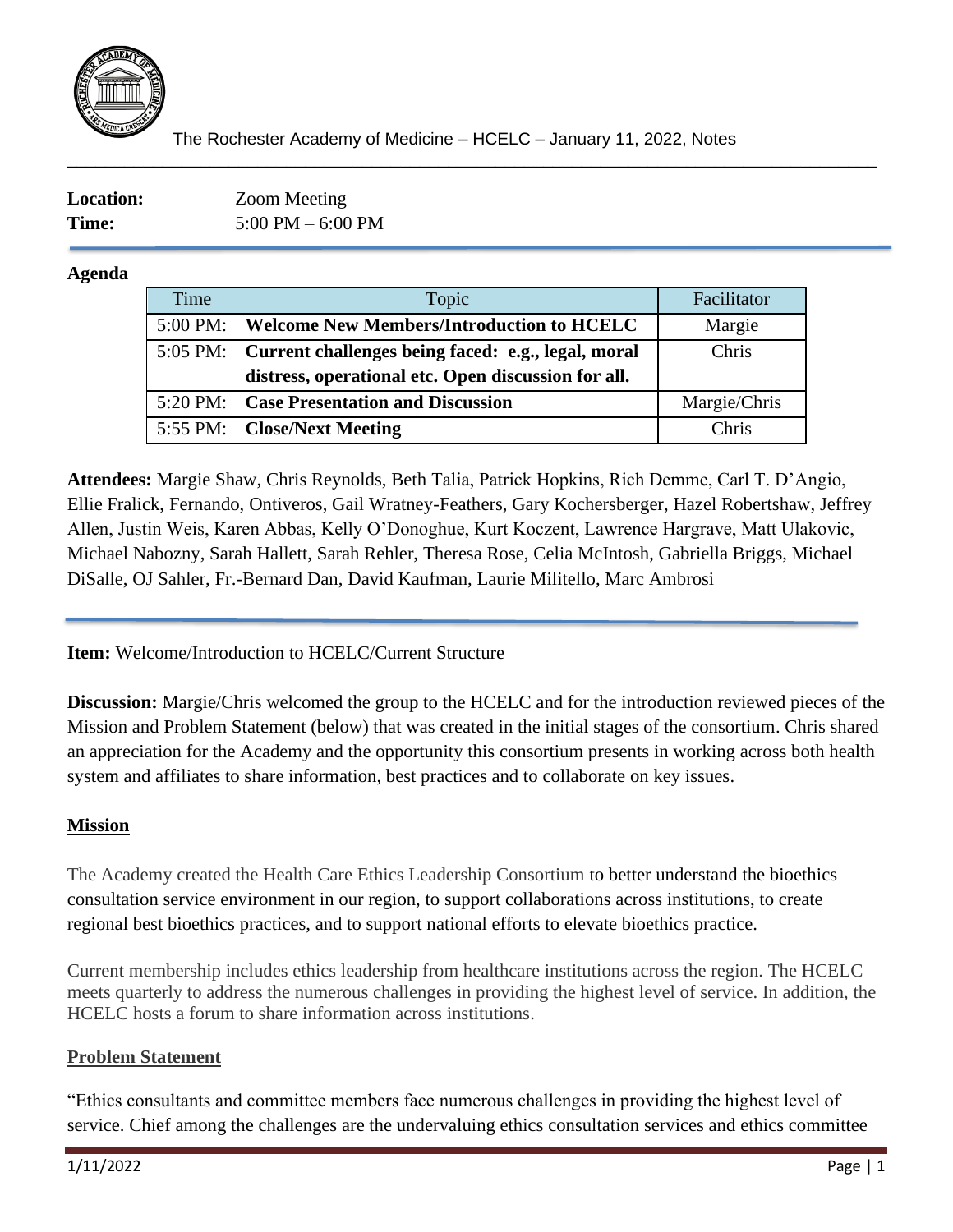

work; the increasing variety of backgrounds and educational experience of consultants and committee members; and limited time and local opportunities to appropriately engage in targeted continuing education programs."

\_\_\_\_\_\_\_\_\_\_\_\_\_\_\_\_\_\_\_\_\_\_\_\_\_\_\_\_\_\_\_\_\_\_\_\_\_\_\_\_\_\_\_\_\_\_\_\_\_\_\_\_\_\_\_\_\_\_\_\_\_\_\_\_\_\_\_\_\_\_\_\_\_\_\_\_\_\_\_\_\_\_\_\_\_

# **Decision/Action Items:** N/A

Item: Current challenges being faced: e.g., legal, moral distress, operational etc.

#### **Discussion:**

- Patients seeking treatment w/ivermectin and possibly suing if they are refused this course of treatment.
- Patient load balancing (especially with the surge). Patient transfer guidance is being offered through the Department of Health. Success here remains to be seen.
- Staff shortages, moral distress and burn out levels remain quite high.
- Operationally, had a challenge with a shortage of ECMO machines requiring outreach across hospital systems for help. (Positive in that there are regional support mechanisms in place for getting help or sharing best practices.)
- Caring for vaccinated versus unvaccinated patients (privacy of care issues) and who can or cannot be admitted. Having to explain to an unvaccinated person they cannot be considered for admittance is a challenge. The inability to admit patients revolves around rehabilitation and long-term care facilities due to the risk of transmission in congregate living settings. This will have implications for acute care hospitals and patients.
- Broader challenges that are brought on by health care worker shortages? Negative impact on community-based programs (e.g., Day Treatment). There are young individuals with complex emotional issues that need community-based services and cannot get them. Parents are not equipped to take care of them. The 'domino effect' on staff shortages is a challenge. Homes that serve the DD population are being forced to close leaving care gaps in the community. The negative impact on the unbridled capitalism w/travelling nurses is a complicating staffing factor as well.
- The 'ball or target' keeps moving. Systems that were created early in the pandemic are no longer relevant and re-tooling is constantly required. Presents many logistical challenges.

**Decision/Action Items:** To continue to discuss the main challenges at the May meeting. Marc to send reminders to the group, well in advance of the next meeting, to gather additional challenges.